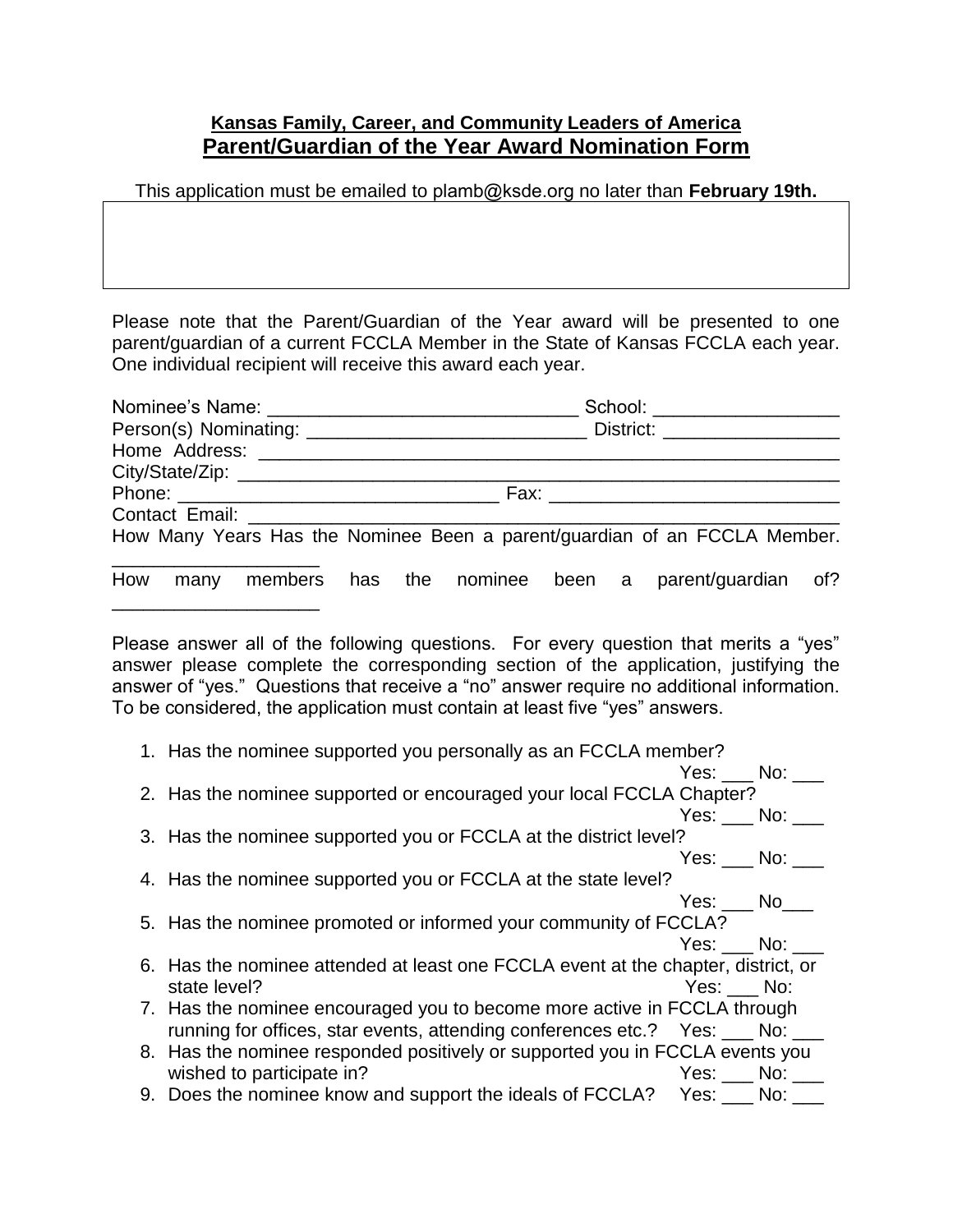## **Please note the following:**

- o Attach one letter of recommendation as to why the nominee should receive this honor. This letter may be from an adviser, chapter officer, chapter member, district adviser, school administrator, community member, et cetera.
- 
- o This application is judged based upon quality, not quantity.
- o **DO NOT ALTER THE FORMAT OF THIS APPLICATION, AND PLEASE TYPE EVERYTHING IN AN ARIAL 12-POINT FONT.**

1. Please discuss how the nominee supported you personally as an FCCLA member?

2. Please discuss how the nominee supported or encouraged your local FCCLA Chapter?

3. Please discuss how the nominee supported you or FCCLA at the district level?

4. Please discuss how the nominee supported you or FCCLA at the state level?

5. Please discuss the work of the nominee in promoting or informing your community of FCCLA?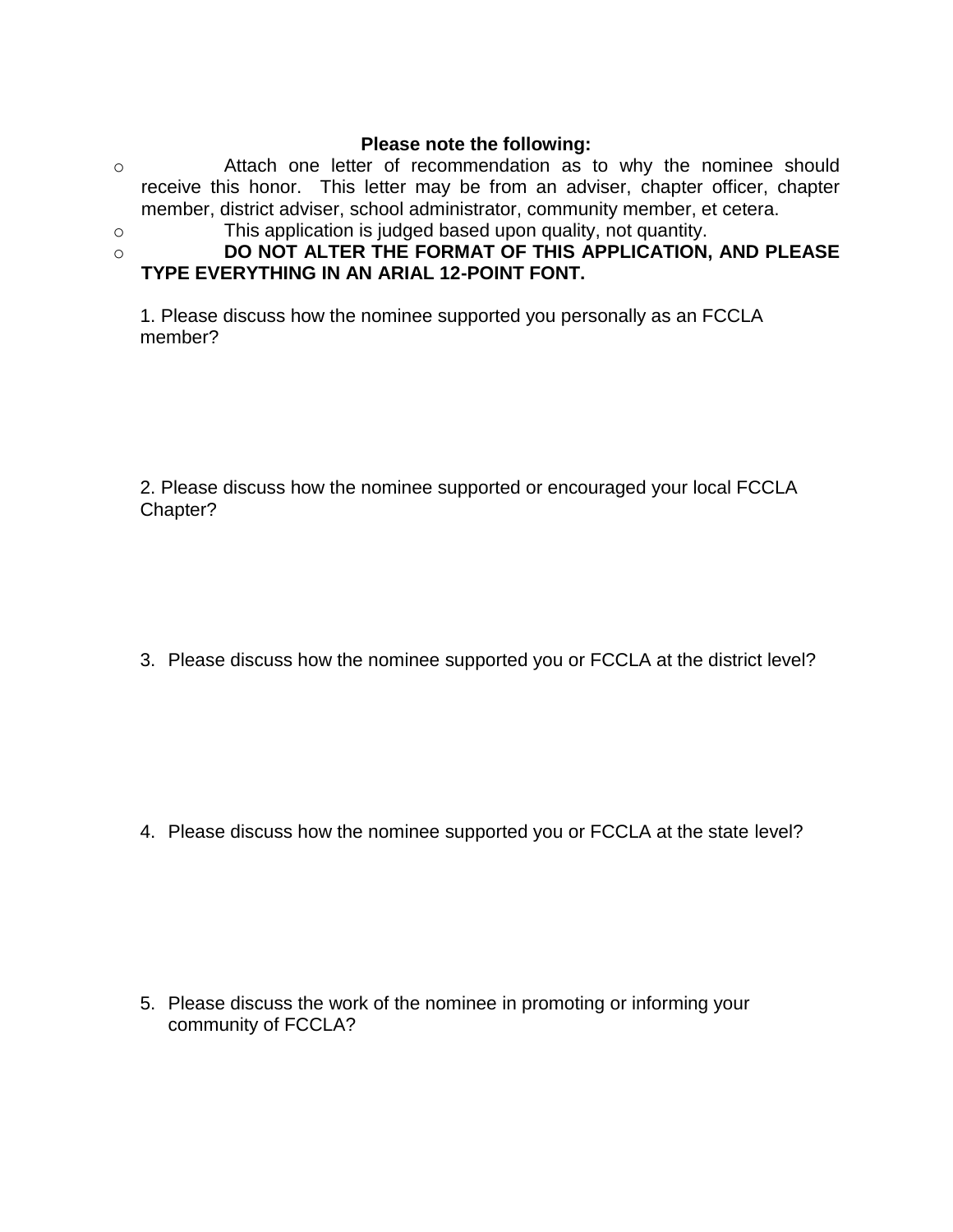6. Discuss the events the nominee has attended at the chapter, district, or state levels?

7. How has the nominee encouraged you to become more active in FCCLA?

8. Please discuss the response and support of the nominee in FCCLA events you wished to participate in?

9. How has the nominee supported the ideals of FCCLA?